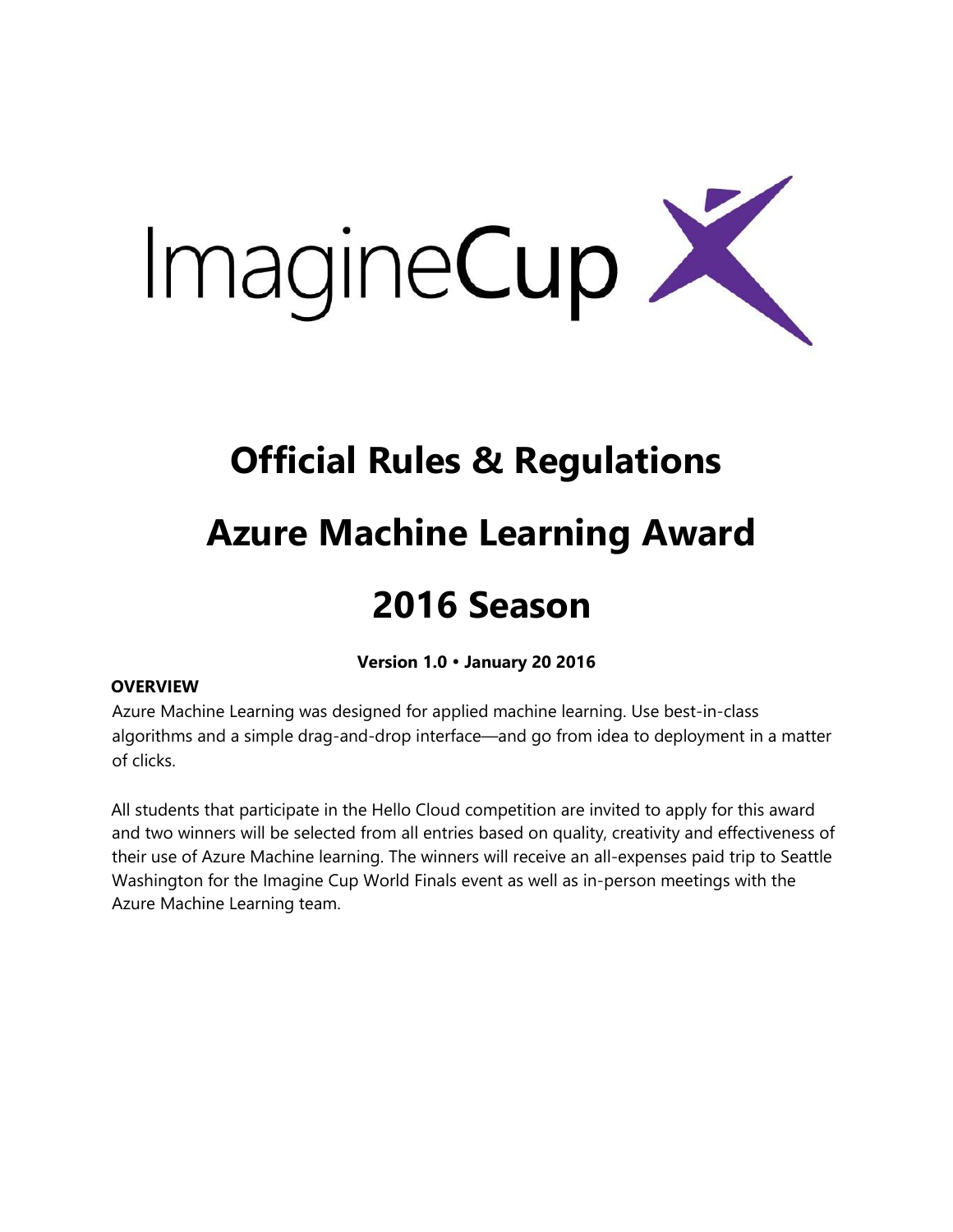If you choose to compete in this Challenge, then you agree that your participation is subject to the following:

- The Imagine Cup **Official Rules**
- The Imagine Cup Hello Cloud Machine Learning Award Official Rules and Regulations described below.

#### **WHAT ARE THE START AND END DATES?**

This Competition starts at 00:01 Greenwich Mean Time ("GMT") on 25 January 2016 and ends at 23:59 GMT on 27 April 2016 ("Entry Period"). Please note that these times use the 24-hour clock.

#### **CAN I ENTER?**

You are eligible to opt-in for this Award if you are a 2016 Hello Cloud participant and have completed and submitted the Azure Machine Learning activities.

If you are an individual who has not registered and participated in the 2016 Imagine Cup Hello Cloud contest you are not eligible to compete for this Award.

#### **HOW DO I ENTER?**

To enter, visit [www.imaginecup.com](http://www.imaginecup.com/) to register and submit as instructed through the Dashboard.

#### **ENTRY LIMIT**

We will only accept one (1) entry per competitor, per competition or challenge.

#### **WHAT ARE THE ENTRY MATERIALS?**

You will submit a link to your final web/mobile game/app that uses the Churn Analytics Azure Machine Learning API. Your submission will be judged on the criteria below, so be creative and think outside of the box!